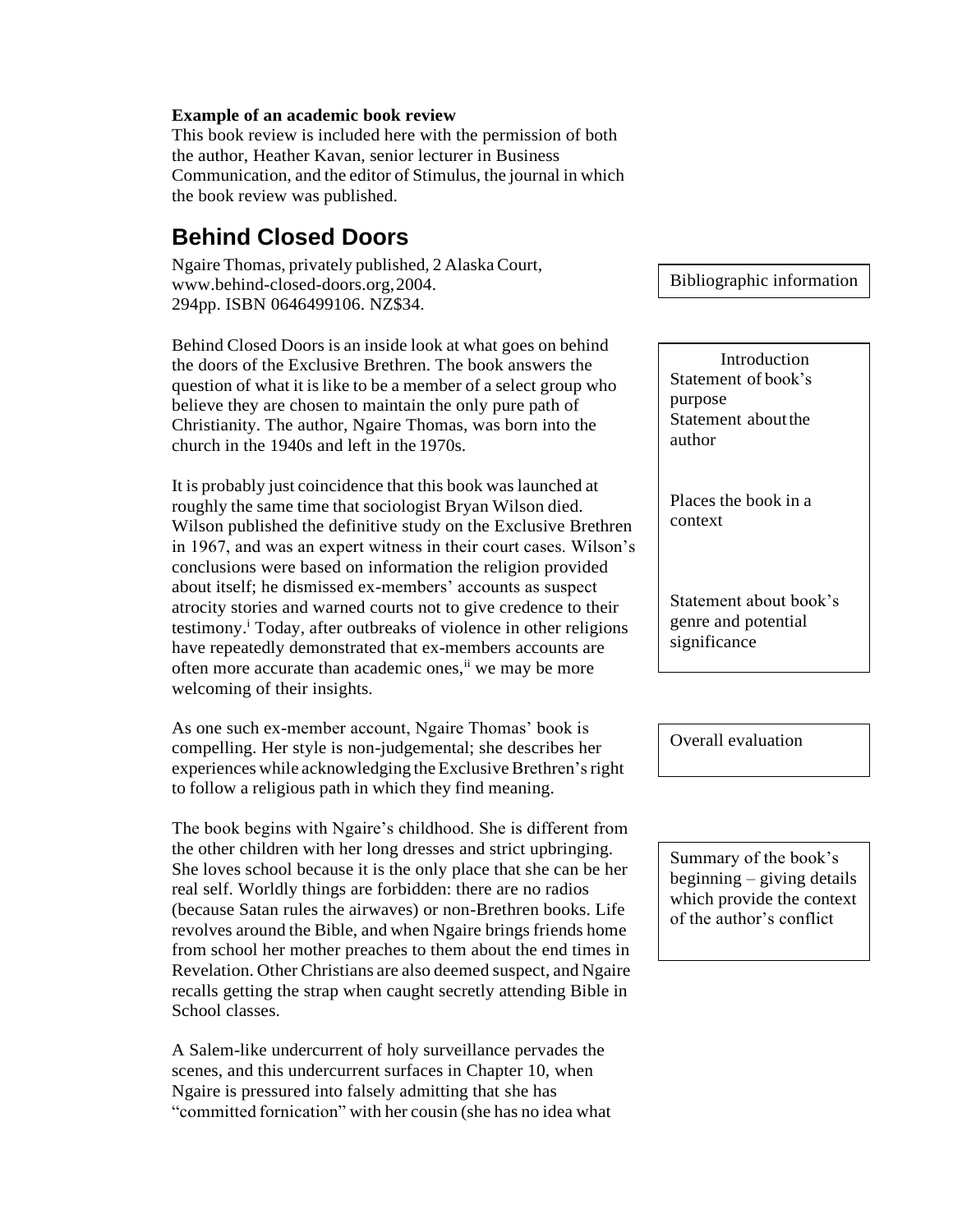"fornication" means). Her case is taken to the Auckland assembly, and after a hearing in which she is found guilty, she is forced to confess, sobbing, before 500-600 solemn faces. But the story has a strange twist – which I won't spoil for the reader.

In the next chapter, Ngaire meets her future husband, Denis. They marry in the 1960s during the church's notorious "no compromise" era in which the rules are tightened. Members are not allowed to eat and drink with outsiders, and can not be part of another association, such as a library. Even beloved pets are deemed to be idols, and are destroyed, given away or just disappear. There are rules for Ngaire too: she must limit her conversation to 10% of her husband's(which proves difficult as he is generally silent).

Of value is Ngaire's account of the bouts of "confession madness" that swept through the church at this time. The priests take on the role of religious police, examining people's lives like forensic investigators, dragging up rumours from decades past. Members are forced to confess to sins real and imagined, and encouraged to drink whiskey to prove they have nothing to hide. Those who confess pay heavily. They are "shut up" (in effect placed under house arrest) or "withdrawn from" (excommunicated), and lose access to loved ones. Almost inevitably, Ngaire (who has now had four children) and her family are withdrawn from.

The family's adjustment is massive. They are unused to their new freedom and do not know how to act in normal society. The two eldest sons end up in prison. (The boys love the prison discipline, and when they earn a reduced sentence they choose to stay instead.) Denis dies of liver cancer, and Ngaire goes to University. Readers, especially those familiar with Fowler's stages of faith, will be interested in following Ngaire's shifts in faith throughout, as she ultimately finds the kingdom of heaven within.

It is difficult not to like the author with her unpretentious forgiving style. To be sure, there are some weaknesses in the book. The structure is a little unpolished (some later sections would be better as appendices), and there is a small printing error on the inside cover. Also while the author answers many questions, she invites even more. Why, for example, is the most serious abuse limited to only a few passing sentences? Nevertheless the book provides a valuable and absorbing window into a religion that is for most of us inaccessible. As religious autobiographies go, *Behind Closed Doors* may not have the theological complexities of St Augustine's *Confessions*, or the mystical insights of Teresa of Avila's *Life*, but there is

More summary of later parts of the book, showing how the author has related her own experiences to the experiences of others and to the philosophies that were dominating the religion at the time

Reviewer indicating the value for readers interested in research on the development of and changes in faith

Further evaluation – some weaknesses and omissions noted

Restatement of overall impression and recommendation